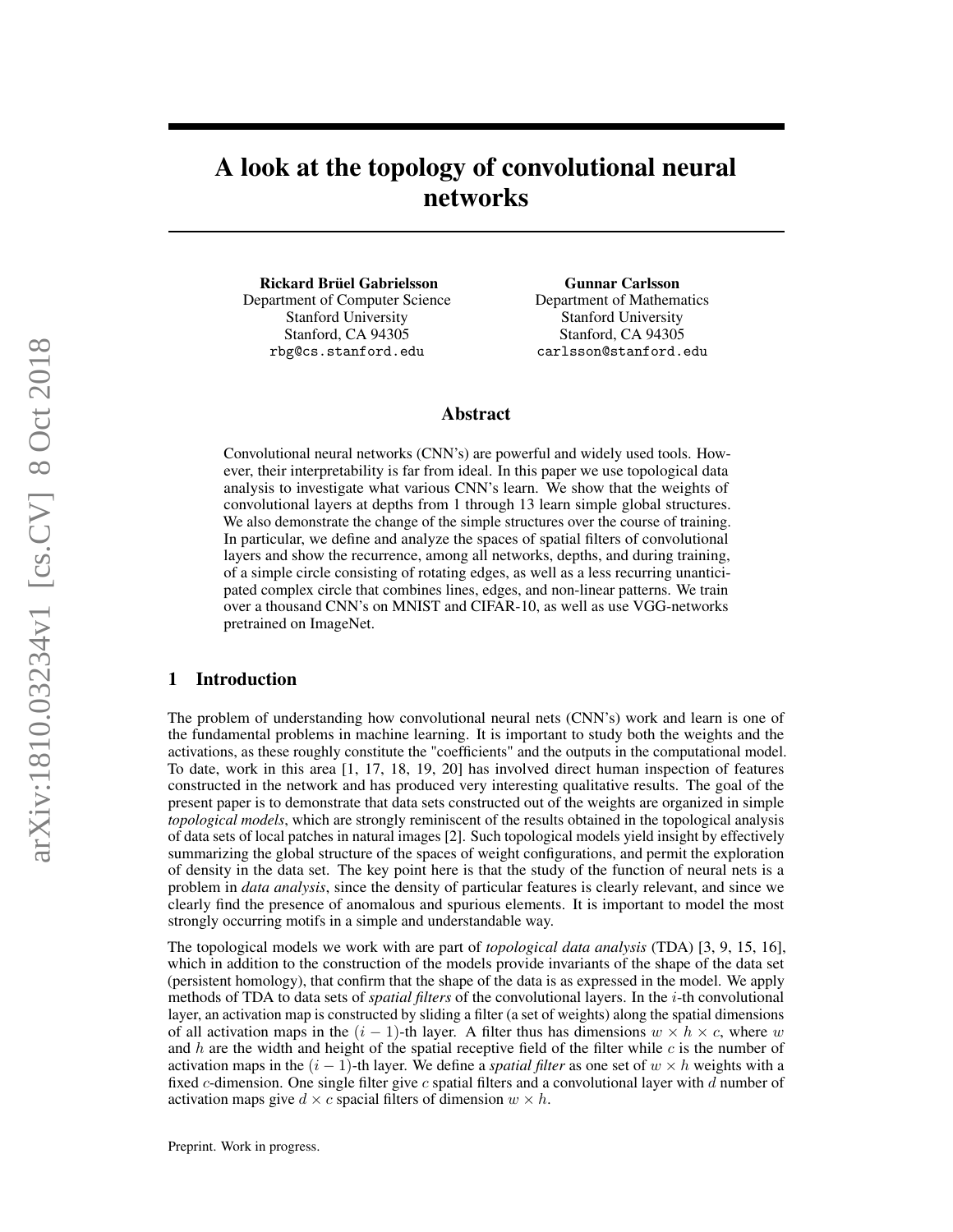We perform analyses of CNN's trained on the MNIST [5], CIFAR-10 [6], and ImageNet [7] data sets. We find that in some cases, the models recapitulate the topological structures that occurred in [2], namely the *primary* and *secondary* circles (see Figure [1\)](#page-1-0), but that in other situations different phenomena occur. This paper constitutes an exploratory analysis of the spatial filters described above. We have chosen, due to space considerations, to present the findings as they are, without a thorough discussion of what hypotheses we might construct based on them. We will return to the hypotheses and theoretical analysis in future work.

### 2 Persistent Homology

Within the domain of topology, *homology* refers to a collection of signatures that perform a sophisticated counting task for features, such as connected components, loops, spheres, etc. to obtain invariants of topological spaces. Its extension to point clouds is called *persistent homology*, which has been undergoing rapid development over the last 15 years. For each dimension k, the output of persistent homology is a *barcode*, i.e. an unordered collection of intervals on the real line, where a long bar indicates the presence of a feature that

<span id="page-1-0"></span>

Figure 1: Primary and Secondary Circles

lives over a large range of values and is hence regarded as "real", and short bars are often attributed to noise. The barcode is a multiscale summary analogous to the dendrograms that arise in hierarchical clustering. For example, a long bar in the 1-dimensional bar code reflects the presence of a loop in the data. These invariants have been used in many different situations. One such is the analysis of local image patches performed in [2], which was motivated by the idea of understanding the tuning of neurons in the primary visual cortex. One of the outcomes of that paper is illustrated above (Figure [1\)](#page-1-0), where we see that the data (suitably thresholded by density) is organized around three circles, which overlap to a degree, and which reflect the tuning of neurons to edge and line detectors. The idea of this paper is to perform this same analysis in the context of neural nets rather than the visual pathway. We computed persistent homologies and their respective barcodes by using the Plex software [13]. We used *LazyWitnessStream* and *MaxMinSelector* with 100 landmarks as well as a max division of 1000 for all our persistence computations.

## 3 Mapper

The topological modeling method ("Mapper", see [10] for details) we use starts with one, two, or three real valued functions on the data, which we refer to as *lenses*, as well as with a metric on the data set. By choosing overlapping coverings of the real line by intervals of the same length and overlap, we obtain coverings of  $\mathbb{R}, \mathbb{R}^2$ , or  $\mathbb{R}^3$ , which allow us to bin the data into bins, one for each set in the cover. We then perform a clustering step (single linkage clustering with a fixed heuristic for the choice of threshold, specified in [12]) based on the metric to generate a set of clusters. Because the intervals overlap, it is possible for clusters attached to one bin to overlap with clusters attached to another bin, and we define a graph whose node set is the collection of clusters we have defined, and where there is an edge connecting a pair of clusters if the two clusters share at least one data point. The topological version of this construction is well known, and comes with guarantees concerning the degree to which the construction approximates the original space. Such guarantees are not yet available for Mapper, although work in this direction is being done [11].

For the clustering step in the Mapper method we use the Variance Normalized Euclidean (VNE) metric. The VNE metric is a variant of standard Euclidean distance that first normalizes each column of the data set by dividing by its variance. For lenses we use PCA 1 and 2, which means that the point cloud is projected onto its two principal components before choosing overlapping coverings. Our results generalize to other lenses such as Ayasdi's Neighborhood Lens 1 and 2 [14] which capture more non-linear features of the data. However, since PCA lenses often gave the best-looking graphs and for sake of consistency and simplicity we only present results acquired by use of the PCA lenses. We use the implementation of Mapper found in the Ayasdi software [12]. In Ayasdi, *resolution* specifies the number of bins and *gain* determines the overlap as follows: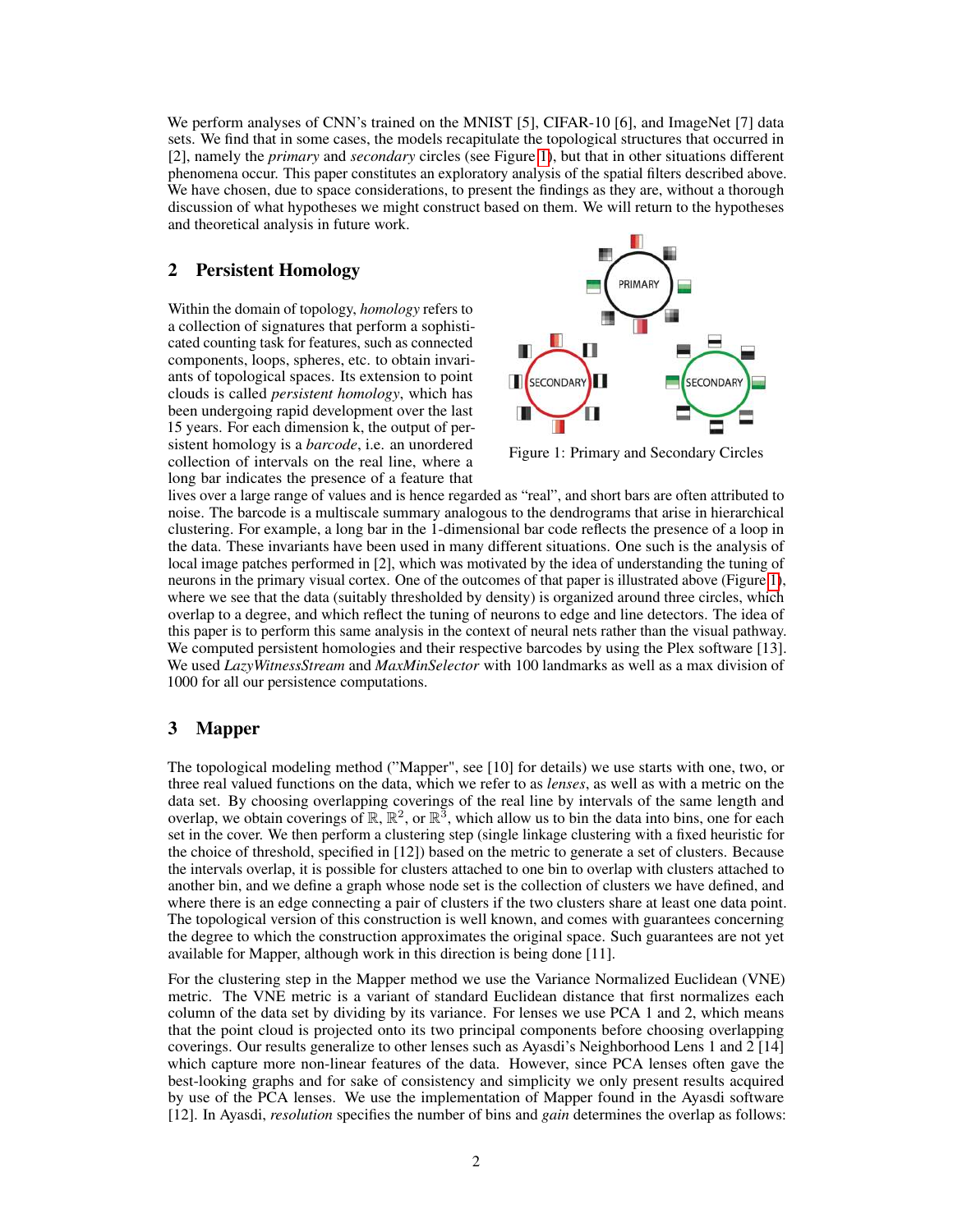<span id="page-2-0"></span>

| Table 1: $M(X, Y, Z)$ CNN-architecture                        |                                                               |                  |                                                         |  |  |  |
|---------------------------------------------------------------|---------------------------------------------------------------|------------------|---------------------------------------------------------|--|--|--|
| Conv Layer 1                                                  | Conv Layer 2                                                  | FC layer Readout |                                                         |  |  |  |
| $3\times3\times X$ filters<br>ReLU<br>$2\times 2$ max-pooling | $3\times3\times Y$ filters<br>ReLU<br>$2\times 2$ max-pooling | Z nodes<br>ReLU  | 10 nodes<br>Softmax, Cross Entropy<br>Dropout 0.5, ADAM |  |  |  |

percent overlap =  $1 - (1/gain)$ . We specify Mapper by notation  $Mapper(resolution, gain)$ . In addition, the color of the nodes is determined by the number of points that the corresponding cluster contains, with red being the largest and blue the lowest. This number is a rough proxy for density.

## 4 Density Filtration

To determine the core subset of a point cloud  $X$  we perform a density filtration of the points based on a nearest neighbor estimate of the local density. For each  $x \in X$  and  $k > 0$  we calculate its distance to its k-th nearest neighbor, this distance being inversely correlated to the density at x. Then we take the top  $p, 0 < p \leq 1$ , fraction of the densest points. We can thus denote a density filtration with parameters k and p applied to X by  $\rho(k, p, X)$ .

## 5 Experiments

Our experiments were conducted on networks trained on the MNIST [5], CIFAR-10 [6], and ImageNet [7] datasets. MNIST consists of gray scale images of digits, CIFAR-10 consists of natural color images of 10 classes including airplanes, cats, dogs, and ships, and ImageNet consists of natural color images of a wide variety of classes. CNN's have achieved high accuracy all these data sets, suggesting that CNN's are able to learn structures present among the images in the data sets.

We specify the architecture of our CNN's as in Table [1](#page-2-0) and [2,](#page-3-0) where *X, Y, Z* corresponds to the depth of the first convolutional layer, the depth of the second convolutional layer, and the number of nodes in the fully connected layer respectively. If any of *X, Y*, or *Z* is 0 it means that that whole column or block is removed from the network. E.g.  $M(64, 32, 64)$  is a network of type found in Table [1](#page-2-0) with a first-convolutional-layer-depth of 64, a second-convolutional-layer-depth of 32, followed by a fully connected layer with 64 nodes. For notational efficiency we use superscripts to specify the convolutional layer from which the spatial filters were extracted and subscripts to specify the number of batch iterations the network was trained on. Further, preceding this notation by  $N \times$  means that N trained networks were used as the source of the spatial filters. Thus, with previously developed notation we can write  $Mapper(30, 3)$  of  $\rho(200, 0.2, 100 \times M_{100K}^1(64, 32, 64))$  to denote Mapper with resolution 30 and gain 3 applied to a point cloud generated by a k-nearest-neighbor filtration with  $k = 200$ ,  $p = 0.2$  of the mean-centered and normalized 1st convolutional layers' spatial filters of 100 networks of type  $M(64, 32, 64)$  trained for 100,000 batch iterations. Throughout this work we treat each spatial filter of a convolutional layer as a point, i.e. each point is (*width*×*height*)-dimensional. We *always* mean-center and normalize each point, which is done before any density filtration. In addition, the padding on the convolutional layers preserves spacial dimensionality and a batch size of 124 was used throughout the experiments. We used Tensorflow [8] for implementation.

#### 5.1 MNIST

MNIST was divided into 60,000 training examples and 10,000 test examples. We train 100 CNN's of type *M*(64,32,64) (Table [1\)](#page-2-0) for 40,000 batch iterations with a batch size of 128 to a test accuracy of about 99.0%. These 100 trained CNN's give us  $64 \times 100 = 6400$  9-dimensional points (first layer spatial filters) which we mean-center and normalize. We then use k-nearest-neighbor density filtration with  $k = 200$  and  $p = 0.3$  to get 1920 points. To this point cloud (equivalent to  $\rho(200, 0.3, 100 \times$  $M_{40K}^1(64, 32, 64))$  we apply Mapper (*resolution* = 30,  $gain = 3$ ) with Variance Normalized Euclidean Norm and two PCA lenses. The resulting graph can be seen in Figure [2.](#page-3-1) We also put, next to the graph, the mean of adjacent points to represent the spatial filters at that position in the graph. Recall that color codes for the size of the collection represented by the nodes, increasing from blue to red.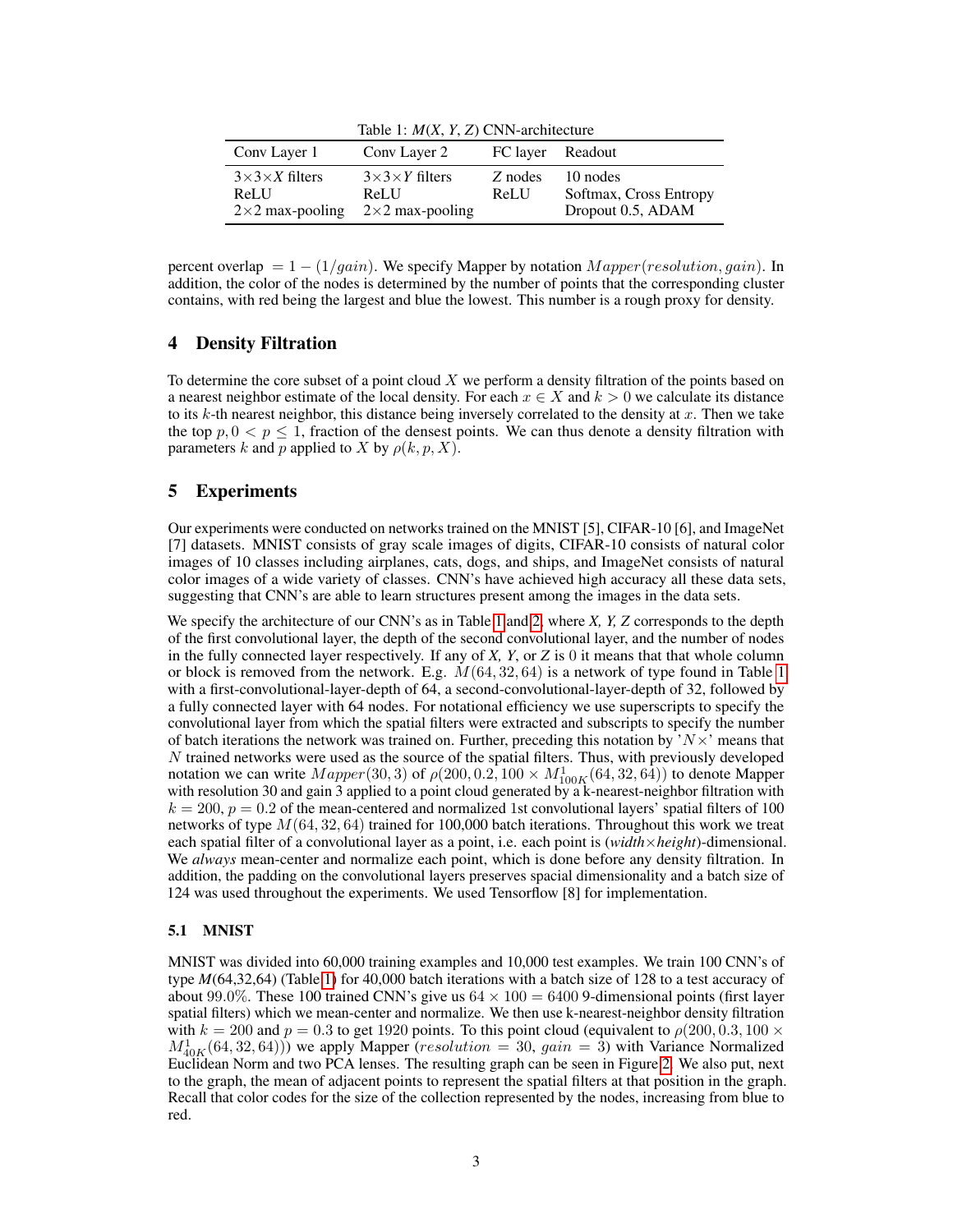<span id="page-3-1"></span>

Figure 2:  $Mapper(30, 3)$  and barcodes of  $\rho(\v{200},0.3,100\times \overline{M^1_{40K}}(64,32,64))$ 

Figure 3:  $Mapper(30, 3)$  of  $\rho (\bar{1}0, 0.1, M_{40K}^2(64, \bar{32}, 64)).$ 

|  |  |  | Table 2: $C(X, Y, Z)$ CNN-architecture |
|--|--|--|----------------------------------------|
|--|--|--|----------------------------------------|

<span id="page-3-0"></span>

| Conv Layer 1                                                                                                | Conv Layer 2                                                                                                 |                 | FC layer Readout                                               |
|-------------------------------------------------------------------------------------------------------------|--------------------------------------------------------------------------------------------------------------|-----------------|----------------------------------------------------------------|
| $3\times3\times X$ filters<br>ReLU<br>$3\times3$ max-pooling, stride: 2<br>Local response normalization $1$ | $3\times3\times Y$ filters<br>ReLU<br>$2\times 2$ max-pooling, stride: 1<br>Local response normalization $1$ | Z nodes<br>ReLU | 10 nodes<br>Softmax<br><b>Cross Entropy</b><br>$L^2$ loss, SGD |

From this graph we see how the learned spatial filters are well approximated by the primary circle (Figure [1\)](#page-1-0). The circle is further supported by the corresponding barcodes (Figure [2\)](#page-3-1), which show one persistent loop or circle and one persistent connected component. We obtain almost identical results as in Figure [2](#page-3-1) with  $Mapper(30, 3)$  and barcodes of  $\rho(200, 0.3, 100 \times M_{40K}^1(64, 0, 64))$ , i.e. only having one convolutional layer. The results were also robust to other network configurations; the primary circle was found in the first layer spatial filters of trained networks of types  $M(64, 8, 512)$ ,  $M(64, 16, 512)$ , and  $M(256, 32, 512)$ .

For the same networks of type  $M(64, 32, 64)$  used to generate Figure [2](#page-3-1) we also obtain  $64 \times 32 \times 100 =$ 204800 9-dimensional second layer spatial filters. After strong density filtration ( $p = 0.1, k = 10$ ) we find a very weak primary circle. In Figure [3](#page-3-1) we display an example of Mapper applied to the spatial filters learned by a *single* network  $(64 \times 32$  filters) with filtration  $p = 0.32$ ,  $k = 220$ .

## 5.2 CIFAR-10

CIFAR-10 was divided into 50,000 training examples and 10,000 test examples. The input was preprocessed by taking a random  $24 \times 24$  crop of the image, applying a random left-right flip, mean-centering, and normalizing.

#### 5.2.1 Grayscaled

The input was grayscaled using the weights (0.2989, 0.5870, 0.1140) for red, green, and blue respectively. We train 100 CNN's of configuration  $C(64, 32, 64)$  for 70,000 batch iterations (test accuracy of about 77.0%) to obtain 6,400 first-layer spatial filters and 204,800 second-layer spatial filters. The result of  $(p = 0.5, k = 200)$  density filtration and Mapper on the first-layer spatial filters can be seen in Figure [5.](#page-4-0) We also train 48 CNN's of configuration  $C(64, 0, 64)$  for 70,000 batch iterations (test accuracy of about 69.2%) to obtain 3,072 first-layer spatial filters; the result of Mapper on these first-layer filters can be see in Figure [4.](#page-4-0) Notice that that in both Figure [4](#page-4-0) and [5](#page-4-0) we find five cluster structures but that the clusters differ between the two figures. In Figure [5](#page-4-0) we find clusters around horizontal and vertical lines while this is not the case in Figure [4](#page-4-0). In neither of the 'well-trained' networks were we able to find a significant primary circle.

<span id="page-3-2"></span><sup>&</sup>lt;sup>1</sup>With depth radius of 4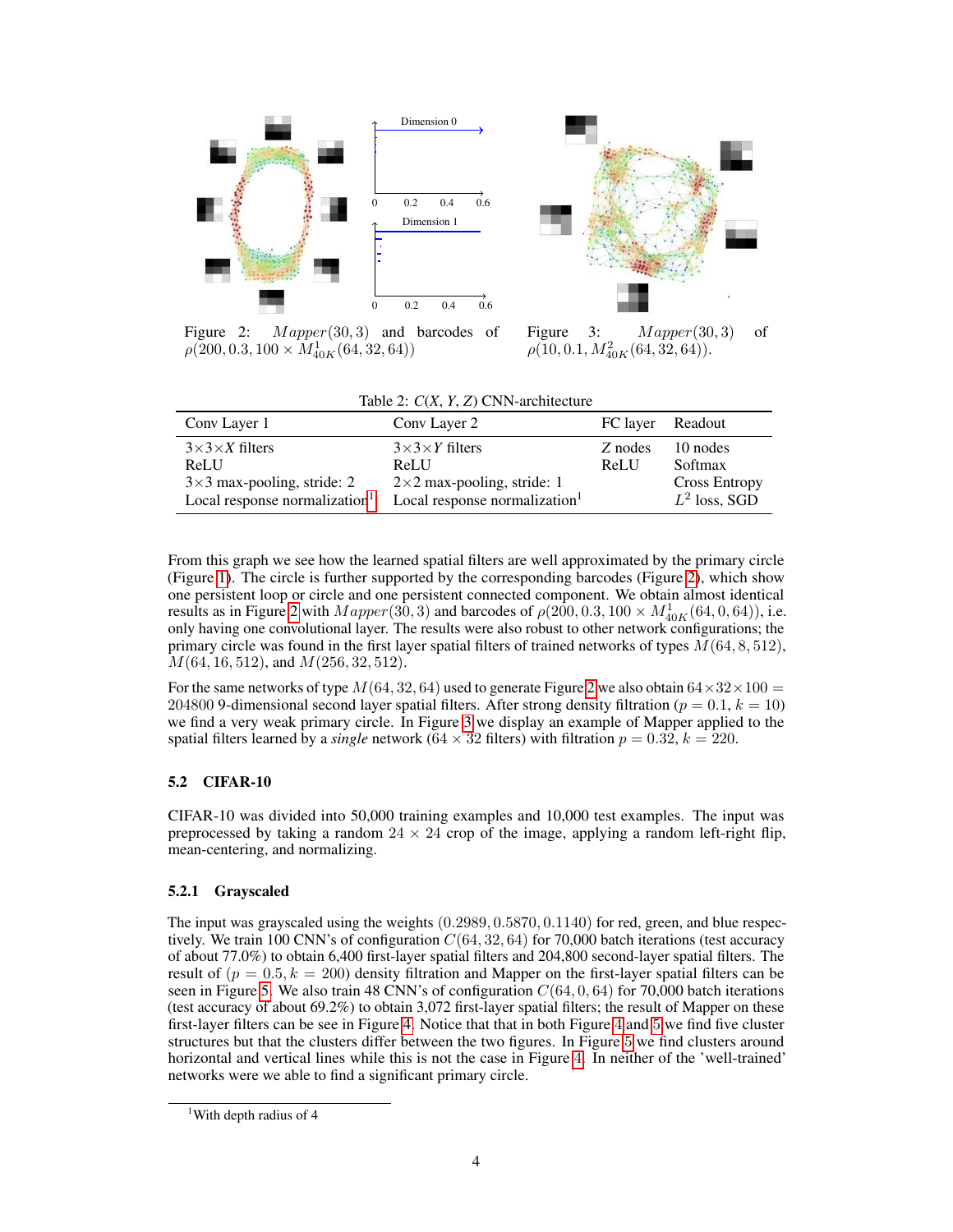<span id="page-4-0"></span>

Figure 4:  $Mapper(30, 3)$  of 48  $\times$  $C_{70K}^{\bar{\mathbf{1}}}(64,0,64).$ 

<span id="page-4-1"></span>

Figure 6:  $Mapper(30, 3)$  of  $\rho(\overline{7}5,0.37,C_{60K}^2(64,32,64))$ 



Figure 5:  $Mapper(30, 3)$  of  $\rho(\tilde{2}00, 0.5, 100 \times C_{70K}^1(64, 32, 64))$ 



Figure 7: Barcodes of  $\rho(15, 0.1, 100 \times$  $C_{50K}^2(64,32,64))$ 

In Figure [7](#page-4-1) we show the barcodes of the 204,800 second-layer spatial filters from the 100 CNN's of configuration  $C(64, 32, 64)$  trained for 50,000 batch iterations (test accuracy of about 76.2%) and with density filtration  $p = 0.1, k = 15$ . In Figure [6](#page-4-1) we show Mapper applied to the 2,048 second-layer spatial filters of a single CNN of configuration  $C(64, 32, 64)$  trained for 60,000 batch iterations (test accuracy of about 77.1 %), and with density filtration  $p = 0.37, k = 75$ . Note that even though we needed more networks to get the clear barcodes showing the circle in Figure [7,](#page-4-1) Figure [6](#page-4-1) demonstrates that the primary circle (with some other weaker structures) appears in the training of a single network.

<span id="page-4-2"></span>

Figure 8:  $Mapper(30, 3)$  of  $100 \times C^{1}(64, 32, 64)$  and  $Mapper(70, 2)$  of  $\rho(15, 0.5, 100 \times$  $C<sup>2</sup>(64, 32, 64)$  from 100-2000 batch iterations. Best viewed in color.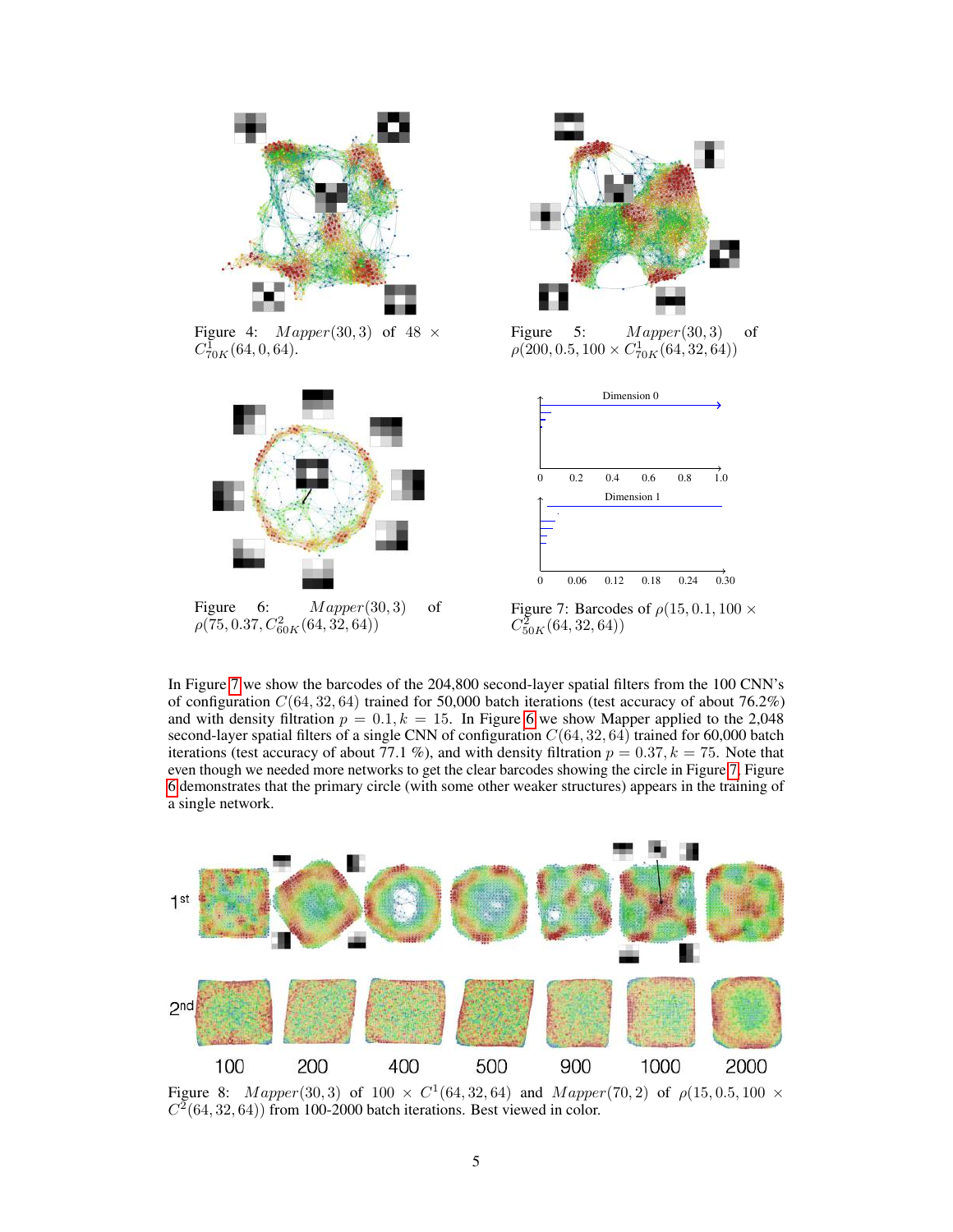Next we look at the spatial filters of the first and second convolutional layers of 100 CNN's of configuration  $C(64, 32, 64)$  at batch iterations 100 to 2000. In Figure [8](#page-4-2) we see Mapper applied to both these point clouds. The vertical axis specifies the index of the convolutional layer (1st or 2nd) and the horizontal axis specifies the number of batch iterations. For the 2nd layer spatial filters a density filtration of  $p = 0.5, k = 15$  was applied, while no density filtration was applied to the first layer. We find that in the first layer the primary circle reveals itself at 400 batch iterations, breaks apart at 500 batch iterations, and then starts to reappear in the second layer at 2000 batch iterations. Note that the four edges in the first layer shown at 200 and 1000 iterations appear relatively stable over many batch iterations.

#### 5.2.2 Color

We train 60 CNN's of configuration  $C(64, 32, 64)$  for 100,000 batch iterations (test accuracy of about 81.2%). This gives us 11,520 first-layer spatial filters and 204,800 second-layer spatial filters. In Figure [9](#page-5-0) we show Mapper applied to the 11,520 first layer spatial filters at 100,000 batch iterations and density filtration  $p = 0.14$ ,  $k = 200$ . In Figure [10](#page-5-0) we show Mapper applied to the 2,048 second layer spatial filters of a single network at 50,000 batch iterations (test accuracy of about 79.9%) and density filtration  $p = 0.32, k = 10$ .

<span id="page-5-0"></span>

We compute the barcodes of the point cloud used to generate Figure [9](#page-5-0) and find an equally persistent circle and connected component as in the barcodes of Figure [2.](#page-3-1) We also compute the barcodes of all the 204,800 second-layer spatial filters at 100,000 batch iterations and density filtration  $p = 0.1, k = 15$ and find similar support for the circle as found in the gray scaled case of Figure [7.](#page-4-1) In addition, we look at the first layer spatial filters for each input channel, i.e. red, green, and blue, independently and find the primary circle in each one.

<span id="page-5-1"></span>

Figure 11:  $Mapper(30, 3)$  and barcodes of  $\rho(200, 0.32, 82 \times C_{30K}^{*1}(48, 0, 64))$ . \*: Without maxpooling

Next we train 82 CNN's of configuration C(48, 0, 64) but *without* max-pooling and find among the 11,808 first layer spacial filters at 30,000 batch iterations (test accuracy of about 71.8%) and filtration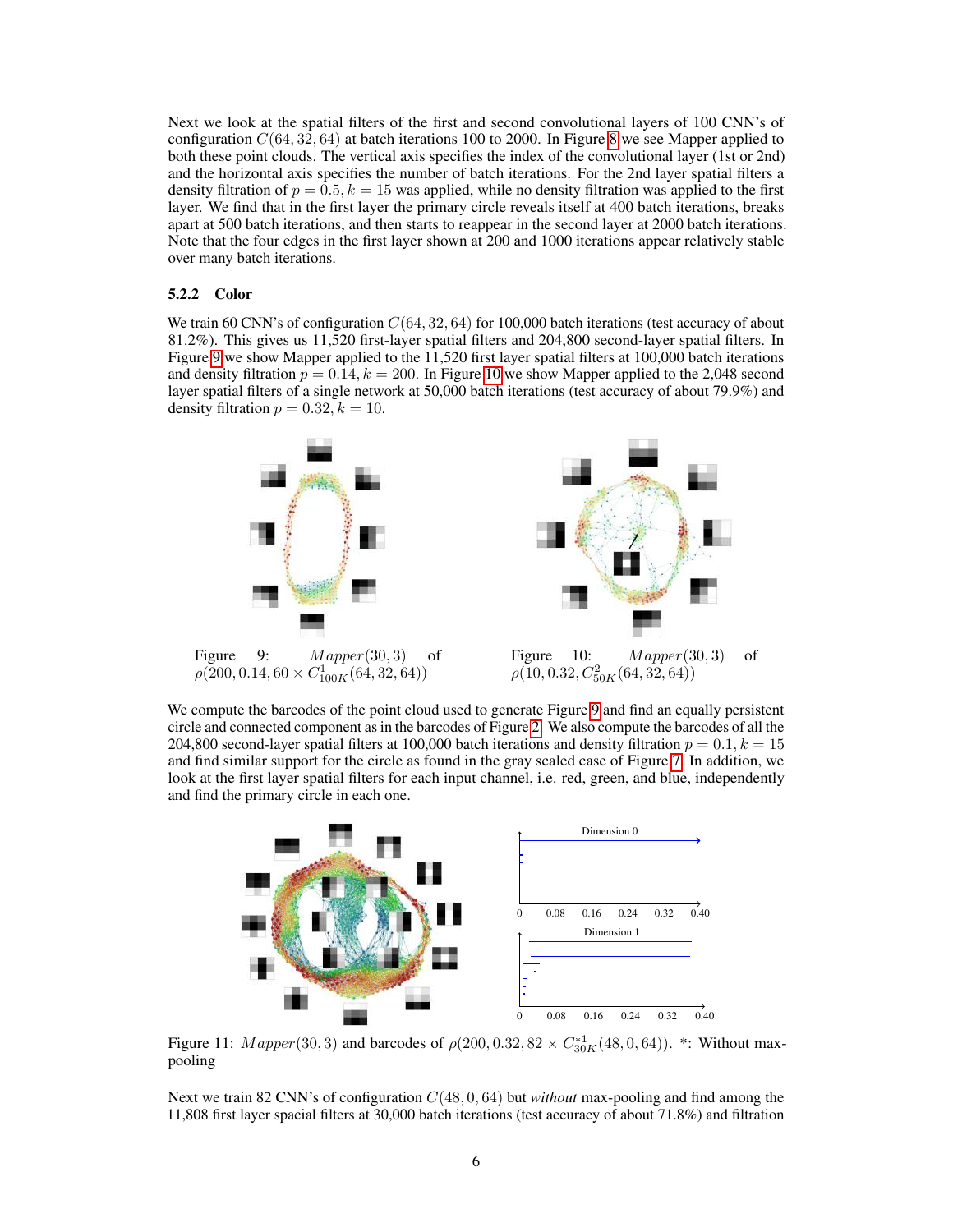$p = 0.32, k = 200$  the two-circle model showed in Figure [11.](#page-5-1) We see that the circles intersect at two points and that one of the circles (the weaker) is the primary circle while the other (the stronger) is a strange circle we have not seen before. Two circles intersecting at two points have three loops and one connected component, which can be seen among the barcodes in Figure [11.](#page-5-1)

<span id="page-6-0"></span>

Figure 12:  $Mapper(30, 3)$  and barcodes of  $\rho(100, 0.35, 100 \times C_{100K}^1(64, 32, 64)).$ 

A closer examination of the 11,520 first-layer spatial filters of the configuration  $C(64, 32, 64)$ , trained for 100,000 batch iterations at filtration  $p = 0.35, k = 100$ , shows that the three circle model found in the image patch data [2] appears. The barcodes and Mapper applied to this point cloud can be seen in Figure [12.](#page-6-0) Note the stronger outer primary circle and the two weaker secondary circles; each of the secondary circles intersect the primary circle twice but they do not intersect each other.

<span id="page-6-1"></span>

Figure 13:  $Mapper(33, 2)$  of  $60 \times C^{1}(64, 32, 64)$  and  $Mapper(60, 2)$  of  $\rho(100, 0.3, 60 \times C^{1}(64, 32, 64))$  $C<sup>2</sup>(64, 32, 64)$  from 100-1500 batch iterations. Best viewed in color.

We look at the spatial filters of the first and second convolutional layers of 60 CNN's of configuration  $C(64, 32, 64)$  at batch iterations 100 to 1500. In Figure [13](#page-6-1) we see Mapper applied to both these point clouds. The vertical axis specifies the index of the convolutional layer (1st or 2nd) and the horizontal axis specifies the number of batch iterations. Note, in the first layer, that the primary circle appears at 300 batch iterations, breaks apart at 500 iterations, and then reappears at 1500 batch iterations with some inner secondary structures. The primary circle appears in the second convolutional layer at 1000 batch iterations.

#### 5.3 ImageNet and VGG

We look at the spatial filters of a single pre-trained network VGG16 [4] trained on ImageNet. VGG16 contains 13 convolutional layers. The first layer only has  $3 \times 64 = 192$  spatial filters which proved too few to locate a significant topological structure using Mapper or Plex. However, subsequent layers have many more spatial filters. In Figure [14](#page-7-0) we include the Mapper output of the 12 convolutional layers following the first layer. For each layer we use  $Mapper(30, 3)$  and for layer 3-13 we use  $\rho(100, 0.3)$  while for layer 2 we use  $\rho(100, 0.4)$ .

In all but the last layer (layer 13) we find the primary circle as the dominant structure. We also find some patches that have no counterpart in the Klein bottle model in [2], notably in layers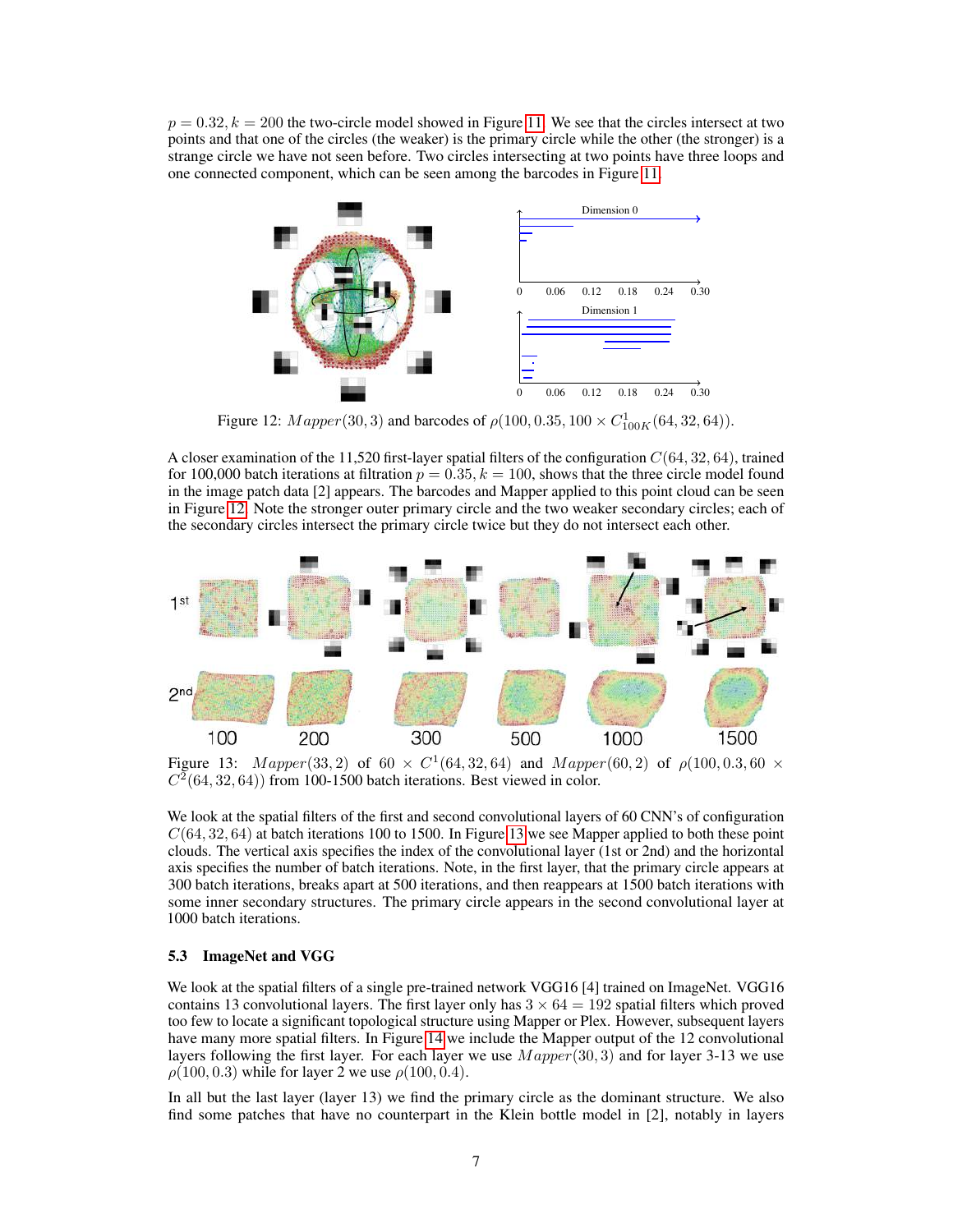<span id="page-7-0"></span>

Figure 14: Mapper applied to the convolutional spatial filters of VGG16

5,6,8,11,12,and 13. Note that they appear in the higher layers and may reflect things detected in higher layers in the human visual pathway. We also look at a pre-trained network VGG19 [4] where we find other dominant structures at certain layers, for example already at layer 5 in VGG19 we find the dominant circle in layer 13 of VGG16, see Figure [15.](#page-7-1) Also note that this circle closely resembles that found in Figure [11.](#page-5-1)

#### 6 Discussion

The purpose of this paper is to demonstrate that topological modeling can be used as an effective tool to obtain understanding of the functioning of CNN's. We have chosen not to draw conclusions in the present paper because we want to expose the results, and encourage others to formulate hypotheses from this kind of analysis. Many of the results we found were unexpected and non-trivial, and went beyond the results of the motivating paper [2].

We have shown that the spaces of spatial filters learn simple global structures. This is true not only for the first layer, but occurs at least up to layers at depth 13. We have also demonstrated the change of the simple structures over the course of training.

<span id="page-7-1"></span>

Figure 15:  $Mapper(30, 3)$  of  $\rho(100, 0.3)$  of the fifth convolutional layer in VGG19

Topological data analysis is thus a useful framework for the analysis of CNN's. Most immediately, it can make precise observations that have been made on an examination of individual weight vectors, but we also feel that it can give new understanding and new findings that are not made clear by direct examination of data points. CNN's are clearly very powerful tools, and we hope to better understand what and how they learn so that we might use them as way to help increasing human understanding rather than replacing it.